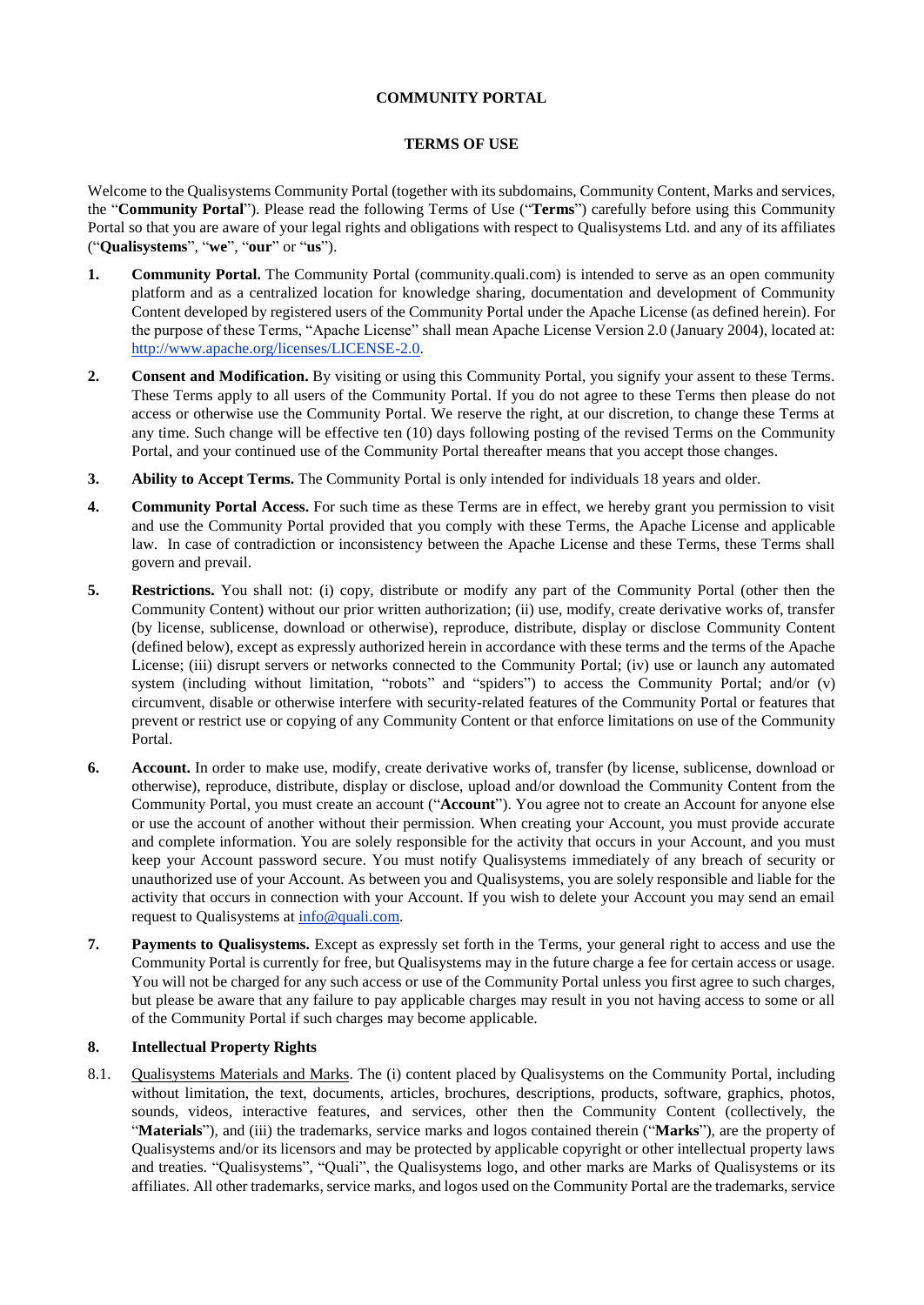marks, or logos of their respective owners. We reserve all rights not expressly granted in and to the Community Portal and the Materials.

- 8.2. Use of Community Content. User submissions as defined below (collectively, the "Community Content") on the Community Portal is provided to you for your information and internal use in accordance with the Apache License and these Terms (including for the use and development of other Community Content under the Apache License as further detailed in Section 8.3 and 9 hereafter). Community Content can be used, modified, copied, distributed, transmitted, broadcast, displayed, licensed, de-compiled, or otherwise exploited only strictly in accordance with the Apache License and these Terms at your sole discretion and at your sole risk. If you download or print a copy of the Community Content you must retain all copyright and other proprietary notices contained therein.
- 8.3. Apache License. The sharing and development of Community Content by you and/or third parties must always be done under the Apache License and any and all use thereof is provided to you under the terms and conditions for use, reproduction, and distribution as set forth in the Apache License. You hereby agree to apply the Apache License to your work and uploads and provide a copy of it together with your work and uploads, and to attach the following boilerplate notice, with the fields enclosed by brackets "[]" replaced with your own identifying information:

Copyright [yyyy] [name of copyright owner]

Licensed under the Apache License, Version 2.0 (the "License"); you may not use this file except in compliance with the License. You may obtain a copy of the License at

http://www.apache.org/licenses/LICENSE-2.0

Unless required by applicable law or agreed to in writing, software distributed under the License is distributed on an "AS IS" BASIS, WITHOUT WARRANTIES OR CONDITIONS OF ANY KIND, either express or implied. See the License for the specific language governing permissions and limitations under the License.

#### **9. User Submissions**

- 9.1. Responsibility. The Community Portal permits the submission, hosting, sharing and publishing of content developed by you in accordance with the terms of the Apache License ("**User Submissions**"). You acknowledge that each of your User Submissions shall be considered an integral part of the Community Content. You understand that whether or not such User Submissions are published, we do not guarantee any confidentiality with respect to any User Submissions. You shall be solely responsible for your User Submissions and the consequences of posting, publishing or uploading them and shall bare the sole and exclusive risk for any complaints, lawsuit, infringement claims, damages and other claims by any third party in relation to such User Submissions. We have complete discretion whether to publish your User Submissions and we reserve the right in our sole discretion and without further notice to you, to monitor, censor, edit, delete, and/or remove any and all Community Content posted on the Community Portal (including User Submissions) at any time and for any reason. As detailed in section 8.3 above, all User Submissions to the Community Portal must be provided under the Apache License.
- 9.2. Ownership. You represent and warrant that you own or have the necessary rights and permissions to use and authorize Qualisystems and any third party to use all Intellectual Property Rights (defined below) in and to your User Submissions, and to enable inclusion and use thereof as contemplated by the Community Portal and these Terms. Unless the User Submissions are separately referred to, all references herein to Community Content shall include references to User Submissions. "**Intellectual Property Rights**" means any and all rights, titles and interests, whether foreign or domestic, in and to any and all trade secrets, patents, copyrights, service marks, trademarks, know-how, or similar intellectual property rights, as well as any and all moral rights, rights of privacy, publicity and similar rights of any type under the laws or regulations of any governmental, regulatory, or judicial authority, foreign or domestic. You retain all of your ownership rights in and to your User Submissions; subject to the terms and conditions for use, reproduction, and distribution as set fort in the Apache License.
- 9.3. License to User Submissions. By submitting the User Submissions to the Community Portal, you hereby grant Qualisystems and any third party a worldwide, irrevocable, non-exclusive, no-charge, royalty-free, perpetual, sublicenseable and transferable license to use, reproduce, distribute, prepare derivative works of display, publically display, publically perform, and perform the User Submissions, including in connection with the Community Portal and Qualisystems's business, including without limitation for redistributing part or all of your User Submissions (and derivative works thereof) in any media formats and through any media channels and in accordance with the Apache License in source code and/or object code form, and you hereby waive any moral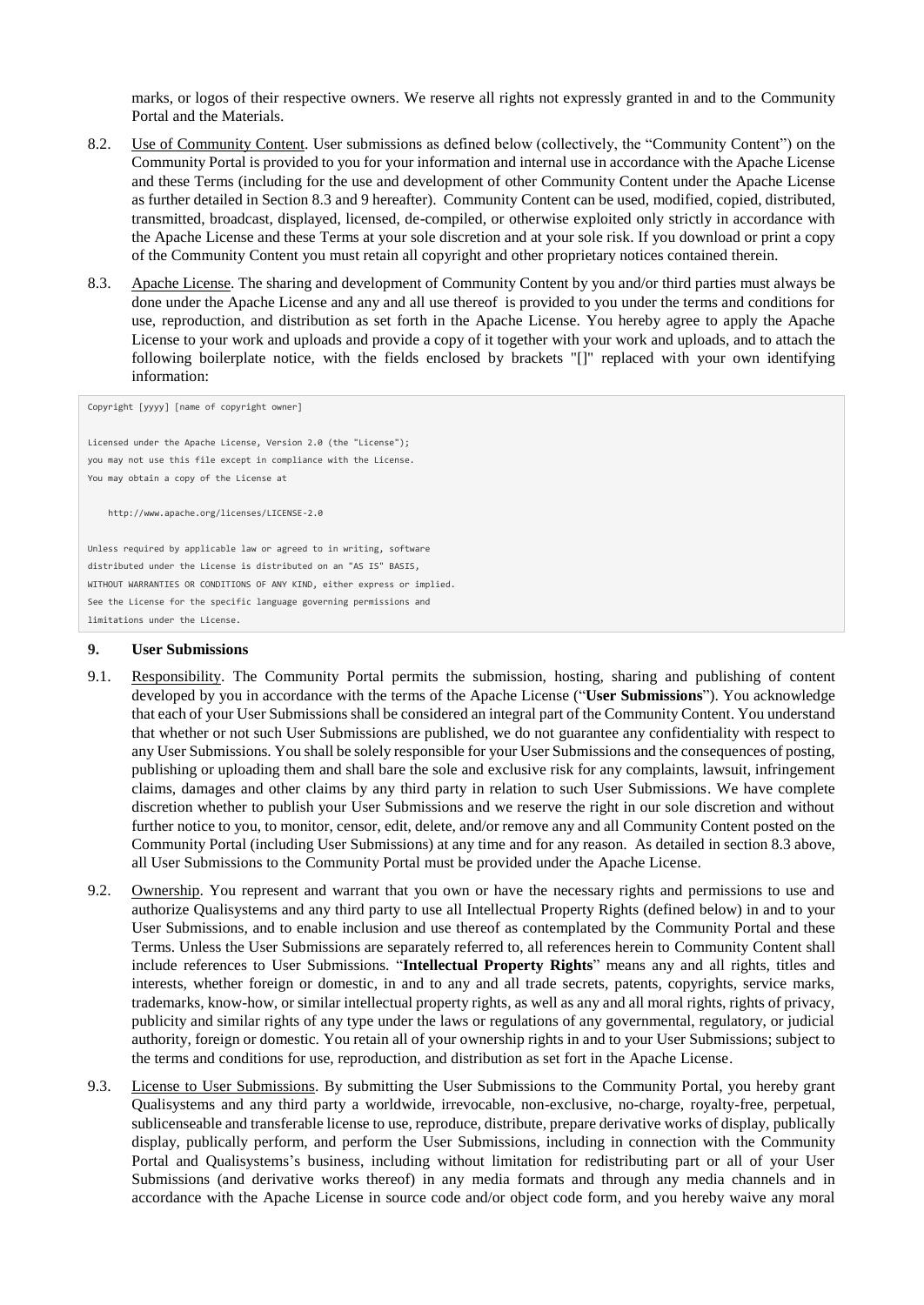rights in your User Submissions, to the extent permitted by law. You also hereby grant each user of the Community Portal, third party or other viewer or user of the User Submission a non-exclusive right to use, reproduce, distribute, prepare derivative works of, display and perform such User Submissions, all in accordance with these Terms, and conditions for use, reproduction, and distribution as set forth in the Apache License.

- 9.4. Use of other users' User Submissions. Use by You of any other users' User Submissions and/or Community Content shall be done according to the conditions for use, reproduction, and distribution as set forth in the Apache License and at your sole and exclusive risk. The Community Content is provided to you as is with no liability or warranty whatsoever from Qualisystems including as further detailed herein and under Section 15 hereafter.
- 9.5. Prohibited Community Content. You agree that you will not display, post, submit, publish, upload or transmit a User Submission that: (i) is unfair or deceptive under the consumer protection laws of any jurisdiction; (ii) is copyrighted, protected by trade secret or otherwise subject to third party proprietary rights, including privacy and publicity rights, unless you are the owner of such rights; (iii) creates a risk to a person's safety or health, creates a risk to public safety or health, compromises national security, or interferes with an investigation by law enforcement; (iv) impersonates another person; (v) promotes illegal drugs and/or the illegal export of controlled substances, violates export control laws, relates to illegal gambling, or illegal arms trafficking; (vi) is unlawful, defamatory, libelous, threatening, pornographic, harassing, hateful, racially or ethnically offensive, or encourages conduct that would be considered a criminal offense, gives rise to civil liability, violates any law, or is inappropriate; (vii) involves theft or terrorism; (viii) are intended to advocate or advance computer hacking or cracking, or (ix) is otherwise malicious or fraudulent; or  $(ix)$  is in violation of the conditions for use, reproduction, and distribution as set forth in the Apache License.
- 9.6. Exposure. You understand and acknowledge that when accessing and using the Community Portal: (i) you will be exposed to User Submissions from a variety of sources, and that Qualisystems is not responsible for the accuracy, usefulness, safety, or Intellectual Property Rights of, or relating to, such User Submissions; and (ii) you may be exposed to User Submissions that are inaccurate, offensive, indecent, or objectionable. You hereby agree to waive, and hereby do waive, any legal or equitable rights or remedies you may have against Qualisystems with respect to (i) and (ii) herein.
- 9.7. Spam. You agree not to, and will not, use the communications systems provided by the Community Portal to send unauthorized commercial communications and you shall be solely responsible and liable for any such unauthorized communications.
- **10. Information Description.** We attempt to be as accurate as possible. However, we cannot and do not warrant that the Community Content available on the Community Portal is accurate, complete, reliable, current, or error-free. We reserve the right to make changes in or to the Community Content, or any part thereof, in our sole judgment, without the requirement of giving any notice prior to or after making such changes to the Community Content. Your use of the Community Content, or any part thereof, is made solely at your own risk and responsibility.
- **11. Disclosure.** We reserve the right to access, read, preserve, and disclose any information that we obtain in connection with the Community Portal, including User Submissions and/or Community Content and your use thereof, as we reasonably believe is necessary to: (i) satisfy any applicable law, regulation, legal process, subpoena or governmental request; (ii) enforce these Terms, including to investigate potential violations of them; (iii) detect, prevent or otherwise address fraud, security or technical issues; (iv) respond to user support requests; or (v) protect the rights, property or safety of Qualisystems, its users or the public.

# **12. Links**

- 12.1. The Community Portal may contain links, and may enable you to post Community Content, to third party websites that are not owned or controlled by Qualisystems. We are not affiliated with, have no control over, and assume no responsibility for the content, privacy policies, or practices of, any third party websites. You: (i) are solely responsible and liable for your use of and linking to third party websites and any content that you may send or post to a third party website; and (ii) expressly release Qualisystems from any and all liability arising from your use of any third party website. Accordingly, we encourage you to read the terms and conditions and privacy policy of each third party website that you may choose to visit.
- 12.2. Qualisystems permits you to link to the Community Portal provided that: (i) you link to but do not replicate any page on this Community Portal; (ii) the hyperlink text shall accurately describe the Community Content as it appears on the Community Portal; (iii) you shall not misrepresent your relationship with Qualisystems or present any false information about Qualisystems and shall not imply in any way that we are endorsing any services or products, unless we have given you our express prior written consent; (iv) you shall not link from a website that you do not own; (v) your website and domain name do not contain content that (a) is offensive or controversial (both at our discretion), or (b) infringes any intellectual property, privacy rights, or other rights of any person or entity; and/or (vi) you, and your website, comply with these Terms and applicable law.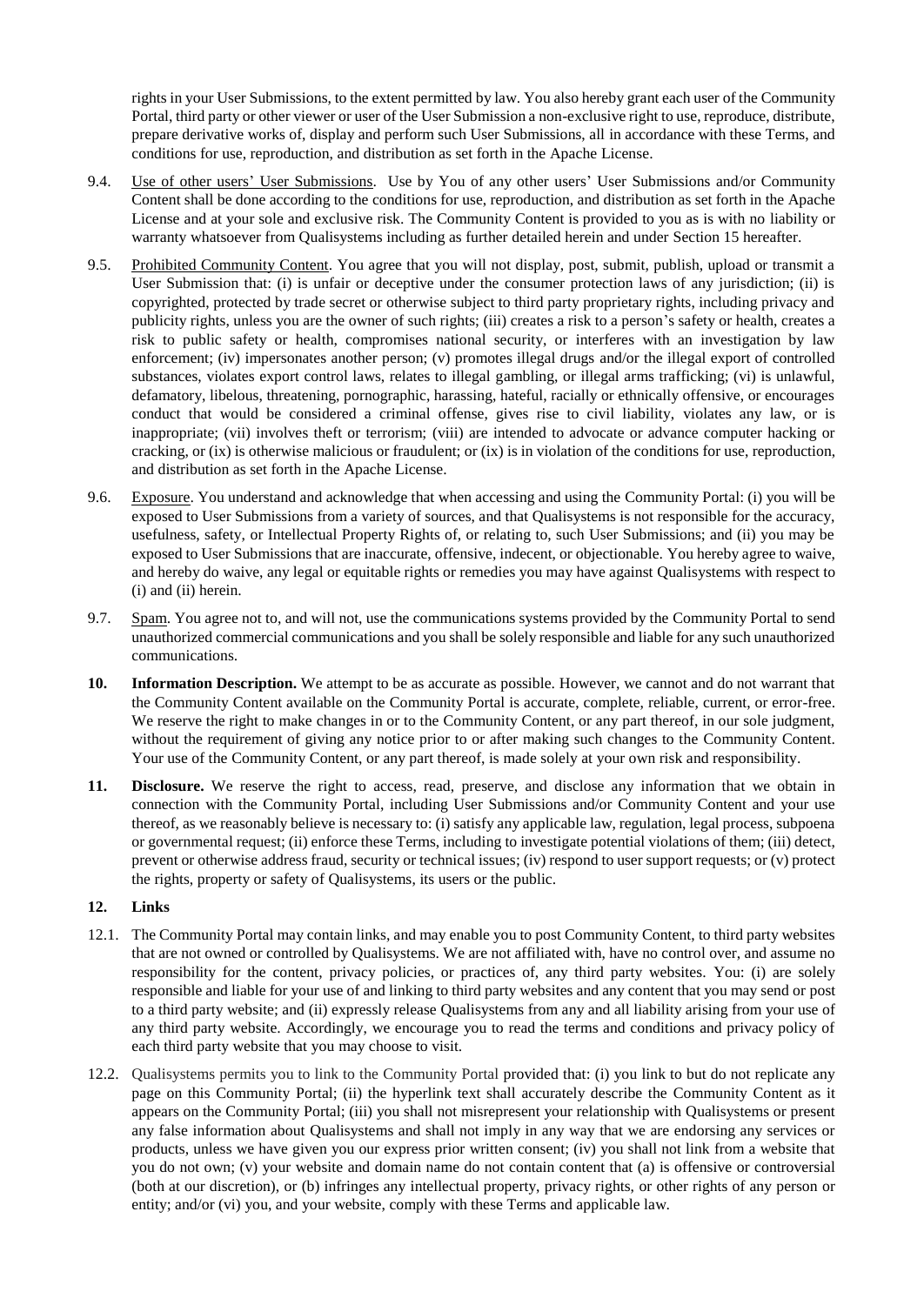- **13. Privacy.** We will use any personal information that we may collect or obtain in connection with the Community Portal in accordance with our privacy policy which is available at [www.quali.com/legal](http://www.quali.com/legal) ("**Privacy Policy**"). You agree that we may use personal information that you provide or make available to us in accordance with the Privacy Policy.
- **14. Copyright Policy.** It is our policy to respect the legitimate rights of copyright and other intellectual property owners, and we will respond to clear notices of alleged copyright infringement in accordance with our Copyright and Community Content Policy which may be viewed at: [www.quali.com/legal](http://www.quali.com/legal) ("**Copyright Notice**").

# **15. Warranty Disclaimers**

- 15.1. This section applies whether or not the services provided under the Community Portal are for payment. Applicable law may not allow the exclusion of certain warranties, so to that extent certain exclusions set forth herein may not apply.
- 15.2. THE COMMUNITY PORTAL, THE COMMUNITY CONTENT AND/OR THE USER SUBMISSIONS ARE PROVIDED ON AN "AS IS" AND "AS AVAILABLE" BASIS, AND WITHOUT WARRANTIES OF ANY KIND EITHER EXPRESS OR IMPLIED. QUALISYSTEMS HEREBY DISCLAIMS ALL WARRANTIES, EXPRESS OR IMPLIED, INCLUDING BUT NOT LIMITED TO IMPLIED WARRANTIES OF MERCHANTABILITY, TITLE, FITNESS FOR A PARTICULAR PURPOSE, NON-INFRINGEMENT, AND THOSE ARISING BY STATUTE OR FROM A COURSE OF DEALING OR USAGE OF TRADE. QUALISYSTEMS DOES NOT GUARANTEE THAT THE COMMUNITY PORTAL, THE COMMUNITY CONTENT AND/OR THE USER SUBMISSIONS WILL BE FREE OF BUGS, SECURITY BREACHES, OR VIRUS ATTACKS. THE COMMUNITY PORTAL THE COMMUNITY CONTENT AND/OR THE USER SUBMISSIONS MAY OCCASIONALLY BE UNAVAILABLE FOR ROUTINE MAINTENANCE, UPGRADING, OR OTHER REASONS. YOU AGREE THAT QUALISYSTEMS WILL NOT BE HELD RESPONSIBLE FOR ANY CONSEQUENCES TO YOU OR ANY THIRD PARTY THAT MAY RESULT FROM TECHNICAL PROBLEMS OF THE INTERNET, SLOW CONNECTIONS, TRAFFIC CONGESTION OR OVERLOAD OF OUR OR OTHER SERVERS. WE DO NOT WARRANT, ENDORSE OR GUARANTEE ANY COMMUNITY CONTENT, INCLUDING USER SUBMISSIONS, PRODUCT, OR SERVICE THAT IS FEATURED OR ADVERTISED ON THE COMMUNITY PORTAL BY A THIRD PARTY.
- 15.3. QUALISYSTEMS DOES NOT WARRANT, ENDORSE OR GUARANTEE ANY CONTENT THAT APPEARS IN A USER SUBMISSION, AND DOES NOT MAKE ANY REPRESENTATION OR WARRANTY WITH RESPECT TO, AND DISCLAIMS ALL LIABILITY FOR, ANY SUCH CONTENT.
- 15.4. YOU SPECIFICALLY ACKNOWLEDGE THAT QUALISYSTEMS SHALL NOT BE RESPONSIBLE FOR THE USER SUBMISSIONS OR CONDUCT (INCLUDING DEFAMATORY, OFFENSIVE, ILLEGAL, OR NEGLIGENT CONDUCT) OF ANY COMMUNITY PORTAL USER AND THAT THE RISK OF HARM OR DAMAGE FROM THE FOREGOING RESTS ENTIRELY WITH YOU.
- 15.5. YOUR RELIANCE ON, OR USE OF, ANY USER SUBMISSION, OR INTERACTION WITH ANY COMMUNITY PORTAL USER, IS AT YOUR SOLE RISK. IF YOU HAVE A DISPUTE WITH ANY COMMUNITY PORTAL USER IN CONNECTION WITH THE COMMUNITY PORTAL OR ANY USER SUBMISSION, YOU AGREE THAT QUALISYSTEMS IS NOT LIABLE FOR ANY CLAIMS OR DAMAGES ARISING OUT OF OR CONNECTED WITH SUCH A DISPUTE. QUALISYSTEMS RESERVES THE RIGHT, BUT HAS NO OBLIGATION, TO MONITOR ANY SUCH DISPUTE.
- 15.6. EXCEPT AS EXPRESSLY STATED IN OUR PRIVACY POLICY, QUALISYSTEMS DOES NOT MAKE ANY REPRESENTATIONS, WARRANTIES OR CONDITIONS OF ANY KIND, EXPRESS OR IMPLIED, AS TO THE SECURITY OF ANY INFORMATION YOU MAY PROVIDE OR ACTIVITIES YOU ENGAGE IN DURING THE COURSE OF YOUR USE OF THE COMMUNITY PORTAL.

### **16. Limitation of Liability**

- 16.1. TO THE FULLEST EXTENT PERMISSIBLE BY LAW, QUALISYSTEMS SHALL NOT BE LIABLE FOR ANY INDIRECT, EXEMPLARY, SPECIAL, CONSEQUENTIAL, OR INCIDENTAL DAMAGES OF ANY KIND, OR FOR ANY LOSS OF DATA, REVENUE, PROFITS OR REPUTATION, ARISING UNDER THESE TERMS OR OUT OF YOUR USE OF, OR INABILITY TO USE, THE COMMUNITY PORTAL, THE COMMUNITY CONTENT AND/OR THE USER SUBMISSIONS EVEN IF QUALISYSTEMS HAS BEEN ADVISED OF THE POSSIBILITY OF SUCH DAMAGES. Some jurisdictions do not allow the limitation or exclusion of liability for incidental or consequential damages, so the above limitations may not apply to you.
- 16.2. IN NO EVENT SHALL THE AGGREGATE LIABILITY OF QUALISYSTEMS FOR ANY DAMAGES ARISING UNDER THESE TERMS OR OUT OF YOUR USE OF, OR INABILITY TO USE, THE COMMUNITY PORTAL, THE COMMUNITY CONTENT AND/OR THE USER SUBMISSIONS EXCEED